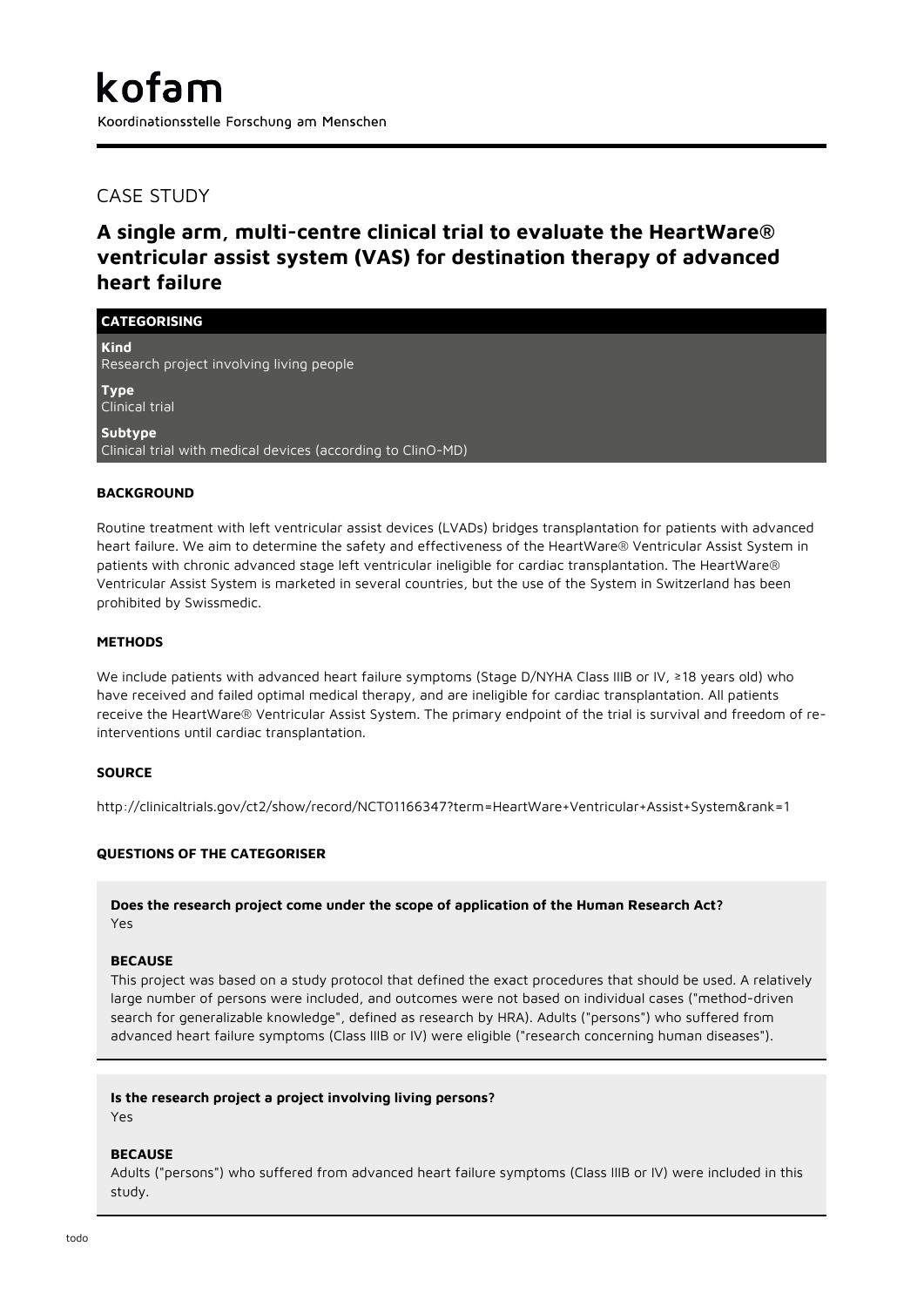**Is the research project a clinical trial?** Yes

#### **BECAUSE**

According to the study protocol, the investigators treated adults with advanced heart failure symptoms (Class IIIB or IV) with the HeartWare® Ventricular Assist System ("health-related intervention [therapeutic measure]"). These adults were "prospectively assigned" to the intervention, and the study estimated the proportion of stroke-free survival participants at two years ("to investigate its effects on health or on the structure and function of the human body").

**Does the trial involve investigating medicinal products (including combinations according to Art. 2 Para. 1 Letters f and g Medical Device Ordinance (MedDO) from the July 1, 2020)?** No

## **BECAUSE**

**Does the trial involve investigating a medical device (in vitro diagnostics excluded) or any other device as defined in Article 1 of the Medical Devices Ordinance of July 1, 2020?** Yes

#### **BECAUSE**

This clinical trial investigated the effects of HeartWare® Ventricular Assist System ("medical device").

**Does the trial investigate an intervention that is neither a therapeutic product nor a transplant product, nor a product according to Art. 2a para. 2 Therapeutic Products Act (TPA) (Status from May 26, 2021), nor a transplant?** No

## **BECAUSE**

**Does the trial investigate a transplant product?** %general.question\_n/a%

#### **BECAUSE**

**Does the trial investigate gene therapy or a pathogenic organism?** No

## **BECAUSE**

#### **Does the medical device bear a conformity mark?**

Yes

#### **BECAUSE**

This trial investigated the effects of the HeartWare® Ventricular Assist System ("medical device"). The device passed the required conformity assessment procedure and bears a CE mark.